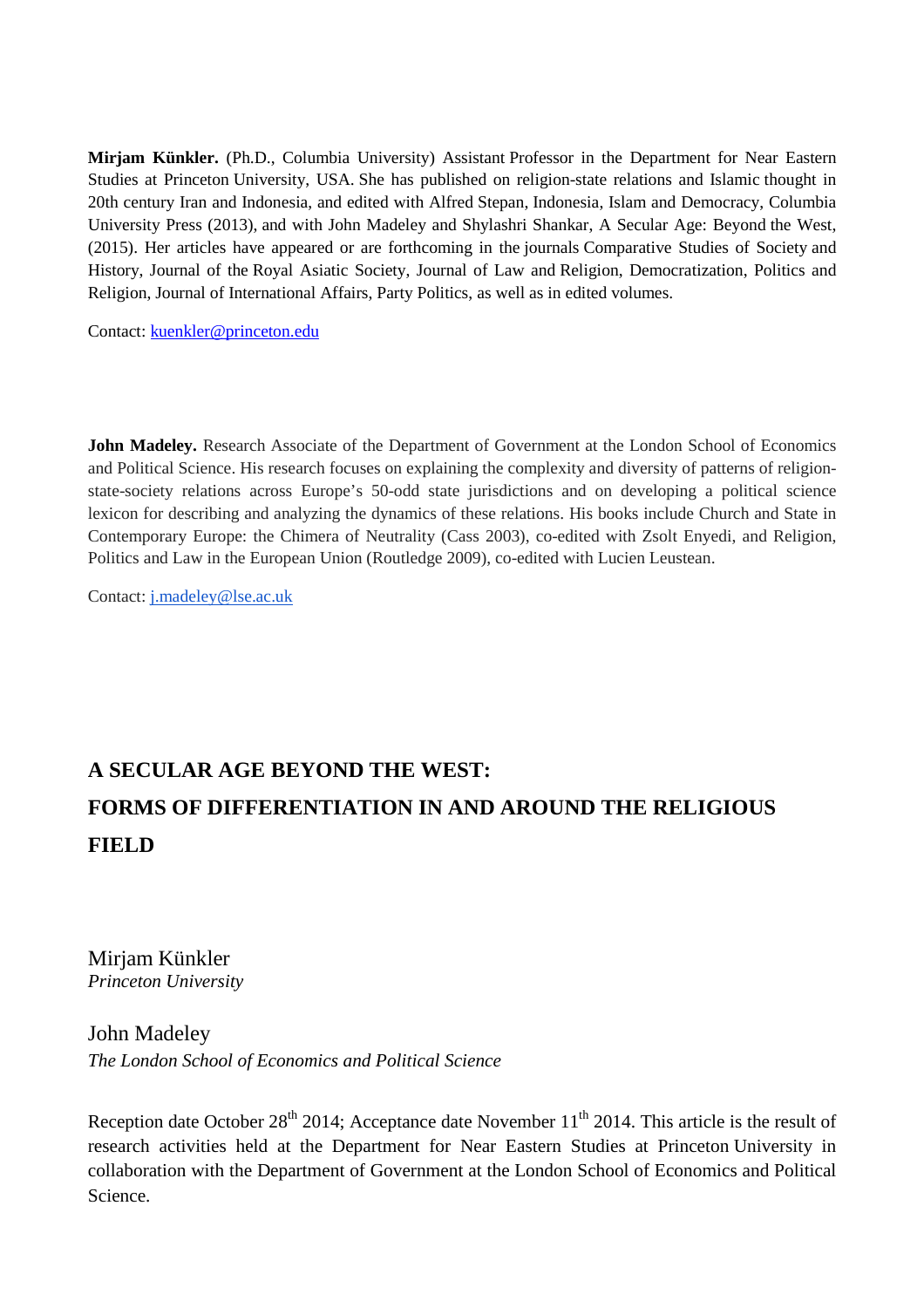## **Abstract**

The article addresses the relevance of Charles Taylor's analysis in his influential magnum opus A Secular Age (2007) to those parts of the world which are not included in the North-Atlantic world on which he concentrates. It does so by discussing issues arising from case studies of Asian, African and Middle Eastern contexts where the impact of different types of secularity varies in terms of its incidence, intensity and scope, sometimes paralleling, often contrasting those developments Taylor found to be key in the emergence of a secular age in the West. By contrast with Taylor's analysis, a common feature of these studies is the stress placed upon the role of political actors in promoting or contesting the secularity of the public sphere. It is argued that a useful approach to making sense of the great variety of patterns identified can be found by combining insights from Niklas Luhmann and Pierre Bourdieu in order to construct a matrix illustrating the types and levels of differentiation and contestation in and around the religious field.

## **Keywords**

Religion, politics, secularization, state

## **Resumen**

# **Palabras clave**

Religión, política, secularización, Estado.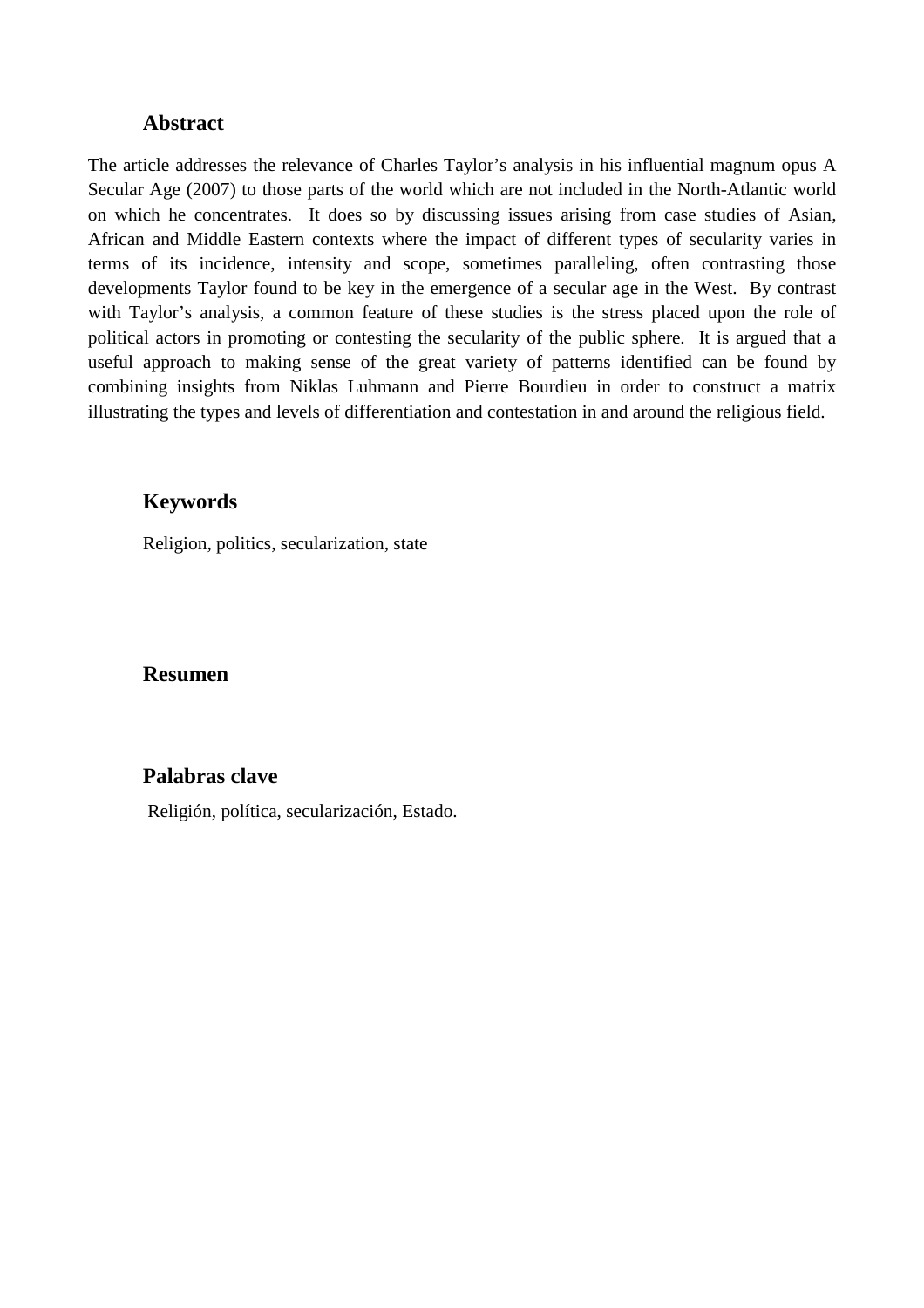Based on an international research cluster of country specialists interested in the nexus between politics and religion in countries of Asia, Africa and the Middle East, we have edited, together with Shylashri Shankar, a volume that compares the place of religion and the secular in countries outside the West.<sup>1</sup> All contributors took as their starting point Charles Taylor's "A Secular Age" (2007), in which the author argues that the widespread availability of an option of not believing first evolved in the North Atlantic world. He examines the processes by which this option emerged, mostly by focusing his inquiry<sup>2</sup> on developments in philosophy and religion (specifically, Western Christianity), while social, economic, and political developments for a large part remain back stage. In the following, we summarize some of the lessons our contributors have drawn from their case studies, sometimes paralleling, often contrasting those developments Taylor found to be key in the emergence of a secular age in the West. We close with a sociological framework through which contestations around religion and state can be systematically schematized and compared.

#### **A Secular Age**

The case studies of our volume focus on the patterns of religion-state relations in the modern era, which each in their own ways, have created particular secularities, but often not in the sense Taylor finds most important. Taylor identifies three notions of Secularity, of which he is most interested in the third. The first notion is that of the classic differentiation theory<sup>3</sup>: Secularity I emerges as religion is evacuated from public life and its related areas, in particular political authority, law, science, the bureaucracy, and the economy. Secularity II is the notion describing the decline of religious belief and practice, something sociologists argued was the case in the Europe of the 1960s and which they predicted would be a universal trend. Today, European Secularity II, if religion as such really has been on the decline there at all, is regarded as the global exception rather than the rule.<sup>4</sup> But it is a third notion that particularly interests Taylor. Under Secularity III he understands a condition in which it is possible to not believe, and still aspire to live a fulfilled life. Crucially, in this third state the nature of social and legal conditions allows for the choice not to believe: a secular age is one in which societies accept non-belief as much as belief and do not proceed from the assumption that only a believer can lead a fulfilled life. This shift is reached by "a series of new departures," in which earlier forms of religious life are dissolved and new ones created. It is evident in the way the location of meaning is perceived: in the pre-modern world, structures and traditions of meaning already existed around us, but in the modern world, meaning is endogenous. What was once a human's "porous self" (going against God was not an option because life was lived in a social world peopled by spirits and fellow human beings) has been replaced by a "buffered self": a self aware of the possibility of disengagement. Further departures include the sense of time, which has changed radically from one including the higher time of eternity to time seen as structured and quotidian, and the notion of the place of man from living in an enveloping cosmos to being merely situated in the universe, taking one from a fear of the dead to a fear of death itself. This condition of Secularity III, according to Taylor, developed uniquely in the North

<sup>&</sup>lt;sup>1</sup> M. Künkler, J. Madeley, S. Shankar (eds.), A Secular Age Beyond the West, Cambridge University Press, Cambridge Studies in Social Theory, Religion and Politics, 2016.

<sup>2</sup> C. Taylor, *A Secular Age.* Belknap Press, Harvard, 2007.

<sup>3</sup> J. Casanova, *Public Religions in the Modern World.* University of Chicago Press, Chicago, 1994.

<sup>&</sup>lt;sup>4</sup> G. Davie, *Europe: the Exceptional Case: Parameters of Faith in the Modern World*, Darton Longman & Todd, 2002.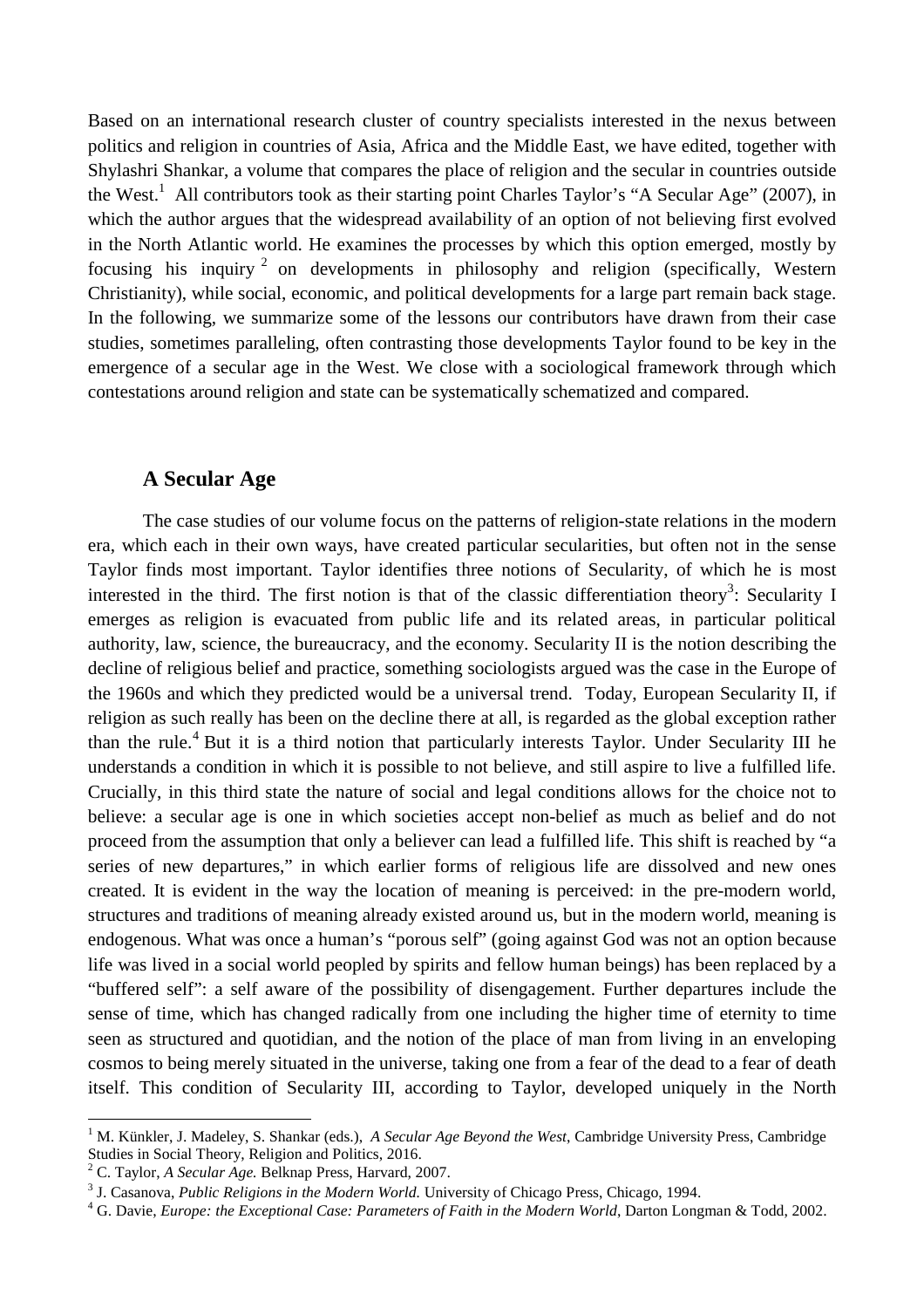Atlantic world, where it prevails today, and he leaves open the question whether it could be, or has in the meantime been, realized in other parts of the world.<sup>5</sup>

 This is where our volume takes its starting point. The contributors examine, each in their geographic area of expertise, whether, to what extent and how, a secular age in Taylor's sense may have eventuated, and if /where it has not, what other forms of secularity might be detected.

## **The cases**

l

The volume stretches across a large geographical range beyond Taylor's North Atlantic world, encompassing case studies of modern China, Japan, Russia, Indonesia, India, Pakistan, Iran, Egypt, Turkey, Morocco and Israel. In an attempt to transcend a simple dichotomy of West and non-West, which often boils down to elaborations on Christian-Muslim or West-East contrasts, we selected case that ensure diversity in three principal respects.

Firstly, the chapters discuss societies where monotheistic, polytheistic, and nontheistic belief systems varyingly predominate. In addition, rather than featuring only one or two Muslim cases, on the basis of which broad conclusions about the "Muslim world" are then formulated, the collection includes a diversity of several case studies from the Muslim world, both Arab and non-Arab, from the Middle East, South Asia, Southeast Asia, and North Africa, and with considerable intra-Islamic diversity where variously Sunni, Shi'a and Sufi currents dominate. The volume also contains a chapter on Israel, which as the only predominantly Jewish country rarely receives attention in comparative studies of secularity. Furthermore, the collection includes a case of that significant part of Christianity which Taylor omits, i.e. Eastern/Orthodox Christianity, and as such, the country that has most influenced the development of religion in the  $20<sup>th</sup>$  century Orthodox Christian world, Russia. Finally, with discussions of societies whose majorities are Confucian (China), Buddhist-Shinto (Japan), and Hindu (India), the volume includes predominantly polytheist and nontheist cases.

Secondly, the countries differ in their arrangements for the relationship between religion and law; Israel, India and the Muslim states place a strong emphasis on religious law in some or all domains, while in China, Japan and Russia, questions about the jurisdiction of religious law play little part in the secularization debates.

Thirdly, the country cases vary in terms of public participation and the open contestation of power: while some governments, such as in China and Iran, are authoritarian and largely shielded from public pressure and accountability, others are long-standing democracies, such as Japan and India, where questions of religious freedom and religious identity may determine electoral outcomes.

 $<sup>5</sup>$  Taylor in general acknowledges that there may be multiple secularities, but it is not clear which Secularity (I, II, or III)</sup> he has in mind when he writes "secularity, like other features of 'modernity' (. . .) find rather different expression, and develop under the pressure of different demands and aspirations in different civilizations" (p. 21).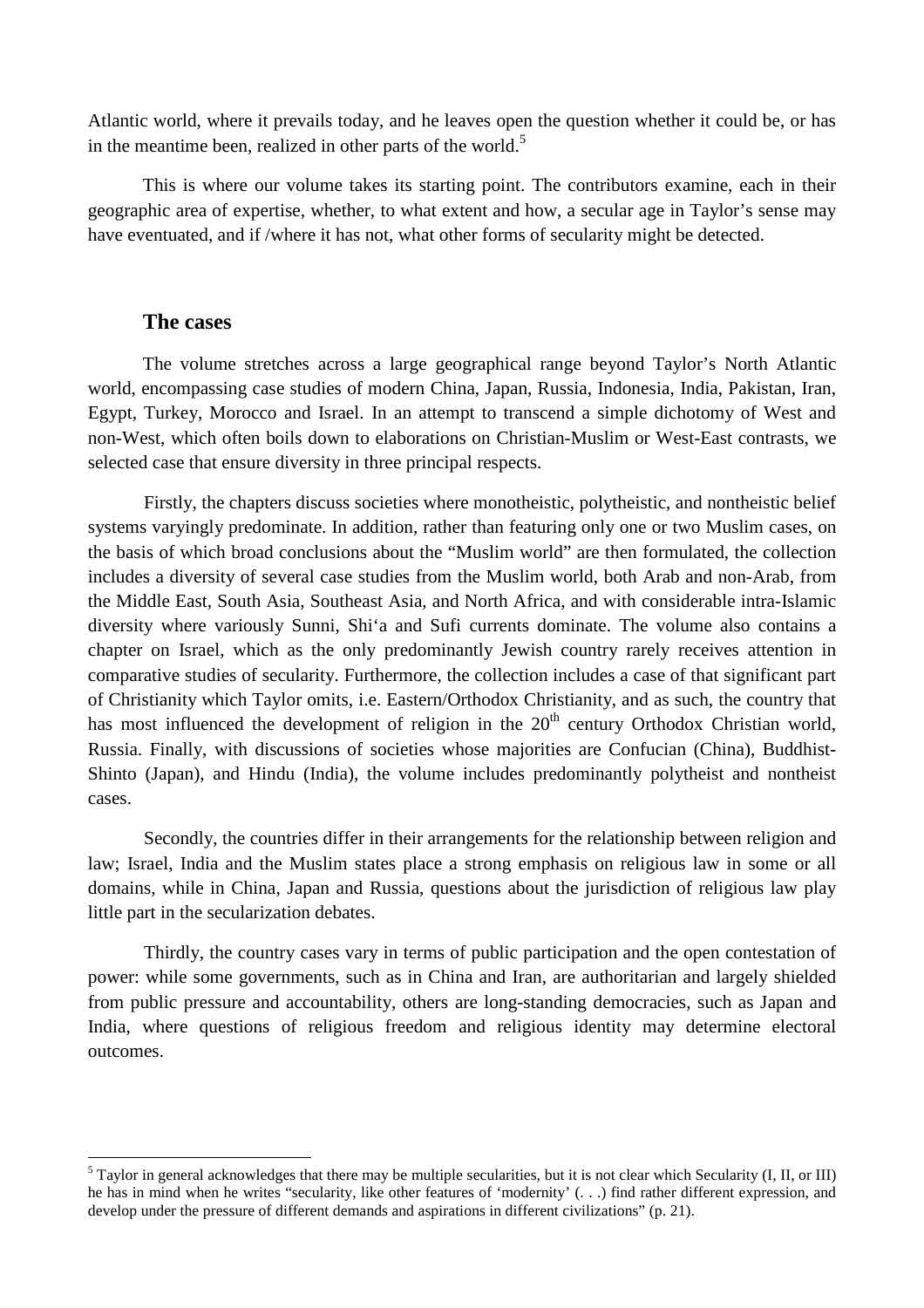Thus, the cases brought together in the volume showcase diversity in three dimensions: religious makeup of the population, the status of religious law, and the nature of the political regime.

#### **A Secular Age outside the West**

A first major conclusion arising from the comparative analysis is that contestations around Taylor's Secularity I (the evacuation of religion from public life) occupy a much more prominent place than was the case in Taylor's narrative of the Christian West. Such contestations around Secularity I are particularly apparent in the Muslim world and Israel, as both Islam and Judaism may be interpreted as placing more demands on public law than is the case in Christianity, Buddhism or Hinduism. We refer to this as relating to the "burdening" of religion by state policies: with the expansion of the regulation of private and public space by the consolidating modern state, religions are differentially impacted, depending on how much of this regulation would historically have been undertaken on the basis of religious interpretation. In all Muslim countries included in this volume, as well as among Jewish communities, the administration of both personal law and education was undertaken by religious elites prior to the emergence of the modern state. With the advent of the latter, the transplantation of Western legal systems and often the introduction of Western-style constitutions, these competencies were stripped from religious authorities. By contrast, by the time modern political and legal institutions had been introduced in the societies of Latin Christendom, independent religious elites had ceased to hold the monopoly of education and law. In what became referred to as Hinduism, such a monopoly had never existed, any more than it did in Buddhism. Therefore, the degree of burdening differs markedly across different geographic and civilizational contexts, depending on the realms regulated by religion prior to the emergence of the modern state. Accordingly, in Islam it is religious law that experiences profound interference by the  $20<sup>th</sup>$  century state, while in China's Confucian traditions, it is education. The importance of capturing this variation (how expansive is the contact surface of religion that can be impacted by state policies?) in an account of Secularity I becomes apparent especially, and possibly only, when comparing such encounters across various monotheistic and polytheist, as well as non-theistic traditions.

 It is a remarkable fact that the word 'secularism,' as a political project so intricately bound up with Secularity I, scarcely occurs in the 776 main pages of text or in the 71 pages of notes of *A Secular Age*. This is especially worthy of note given the fact that Taylor has also published influential essays both before and after on 'Modes of Secularism', <sup>6</sup> 'The Meaning of Secularism,'<sup>7</sup> and 'Why We Need a Radical Redefinition of Secularism.' <sup>8</sup> In 'Western Secularity', <sup>9</sup> which reprises the argument of *A Secular Age,* Taylor uses both terms, secularity and secularism, freely if not interchangeably. For all that it concentrates on the relatively recent emergence of Secularity III

 $\overline{a}$ 

<sup>&</sup>lt;sup>6</sup> C. Taylor, "Modes of Secularism", in R. Bhargava (ed.), Secularism and its Critics, Oxford University Press, Delhi, 1998, pp. 31-53.

<sup>&</sup>lt;sup>7</sup> C. Taylor, "The Meaning of Secularism", in The Hedgehog Review", 12, 3, 2010, pp. 23-34.

<sup>&</sup>lt;sup>8</sup> C. Taylor, "Why We Need a Radical Redefinition of Secularism", in E. Mendieta, J. VanAntwerpen (eds.), The Power of Religion in the Public Sphere, Columbia University Press, New York, 2011, pp. 34-59.

<sup>&</sup>lt;sup>9</sup> C. Taylor, "Western Secularity" in G. Calhoun, M. Juergensmeyer, J. Van Antwerpen (eds.), Rethinking Secularism, Oxford University Press, London, 2011, , pp. 31-53.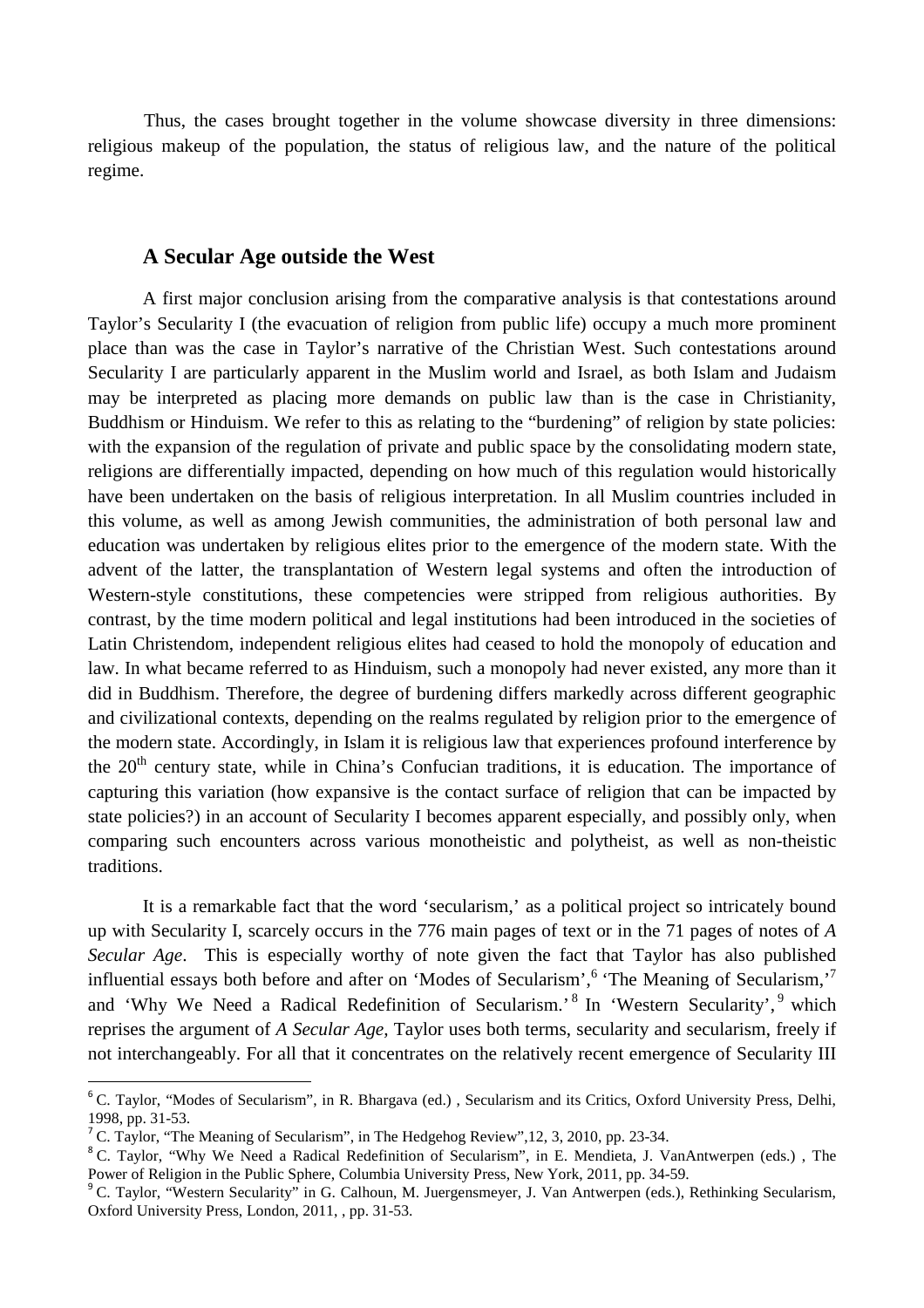in the North Atlantic world, *A Secular Age* does contain a number of important claims about major changes in Secularity I over the last half millennium in the West, as the passing references to the Protestant and Catholic Reformations, the 30 Years War, and the English, American, French and Russian revolutions illustrate.<sup>10</sup> Taylor's focus is, however, more on explicating and teasing out the implications of the work of important writers such as Hobbes, Grotius, Locke, Rousseau, Burke and Marx – concentrating attention either on the sense they made of the great historical conjunctures through which they lived or on their contributions to the development of thought about religion, the state and secularity. Despite the incidental reference to these critical historical junctures his discussion was focused much less on the institutional-political changes, which occurred on the back of those events and their role in advancing the onset of the present 'secular age.'<sup>11</sup>

 Relatedly, the case studies of our volume by and large confirm Nikkie Keddie's observation that secularization in "the non-Christian and non-Western worlds [which] are generally omitted from the debate [on secularization] [has] been more influenced by government action than by autonomous societal changes".<sup>12</sup> In examining conditions and developments in the societies under review, our contributors have been unable to sidestep the conflicts surrounding the place of religion in public life and the more or less provisional settlements which have eventuated. For Keddie this priority of the political, as we might call it, deserves recognition because "the very strengthening of a state demanded by modern economies requires considerable state control of public education, civil law, welfare and other spheres that is more secular than anything that existed in the past".<sup>13</sup>

Second, Taylor's decision to sidestep the debates around rival conceptions of religion, while understandable and defensible in the context of the exclusively Western focus of *A Secular Age*, cannot be finessed in the same way when it comes to identifying and explaining the incidence of secularity in non-Western contexts. One ostensible reason why questions of definition could be set aside in the Western context is that the very category 'religion' can be seen, as scholars from Cantwell Smith to Talal Asad have long argued, as a distinctively Western concept. Despite the fact that – or perhaps because – the concept was heavily informed by Western perceptions of colonial subjects, it is one which cannot readily be used outside the contexts of Latin Christendom without careful qualification. Gregory Starrett identifies among the first Western students of comparative religion in the nineteenth century the setting of a distinctive 'Protestant tendency to see religion primarily as a system of beliefs, doctrines, and dogmas.<sup>14</sup> Alternative conceptions which privilege traditional practices and traditions as key defining features of religion implicitly challenge

 $\overline{a}$ 

 $10$  And even further back, references are made to such other critical junctures as Jaspers' Axial Age, the Investiture Crisis and the 1215 Lateran Council. See S. N. Eisenstadt, *The Origins and Diversity of Axial Age Civilizations,* SUNY Press, 1986; and H.J. Berman, *Law and Revolution: The Formation of the Western Legal Tradition*, Harvard University Press, 1983.

<sup>11</sup> It can even be claimed that Taylor underplays the significance of these historical conjunctures, especially those which turned on papal claims to precedence over temporal officeholders. The significance of the decisive critical juncture(s) of the Reformation and Counter-Reformation with the ensuing so-called 'religious wars' up to 1648 should perhaps be seen as involving the final, critical inversion of the hierarchical relationship between the religious and the secular spheres in the West. Talal Asad refers to the 'remarkable ideological inversion' involved in this shift (T. Asad, *Formations of the Secular: Christianity, Islam, Modernity,* Stanford University Press*,* 2003: 192).

<sup>12</sup> N. R. Keddie,*"Secularism and the State: Towards Clarity and Global Comparison*", *New Left Review,* 1997, 226: 21- 40, 22.

<sup>13</sup> Ibid., 226:21-40, 24.

<sup>&</sup>lt;sup>14</sup> G. Starrett, *Mass Culture and Modernism in Egypt*, American Ethnologist, Volume 26, Issue 2, 1999, p. 149-50.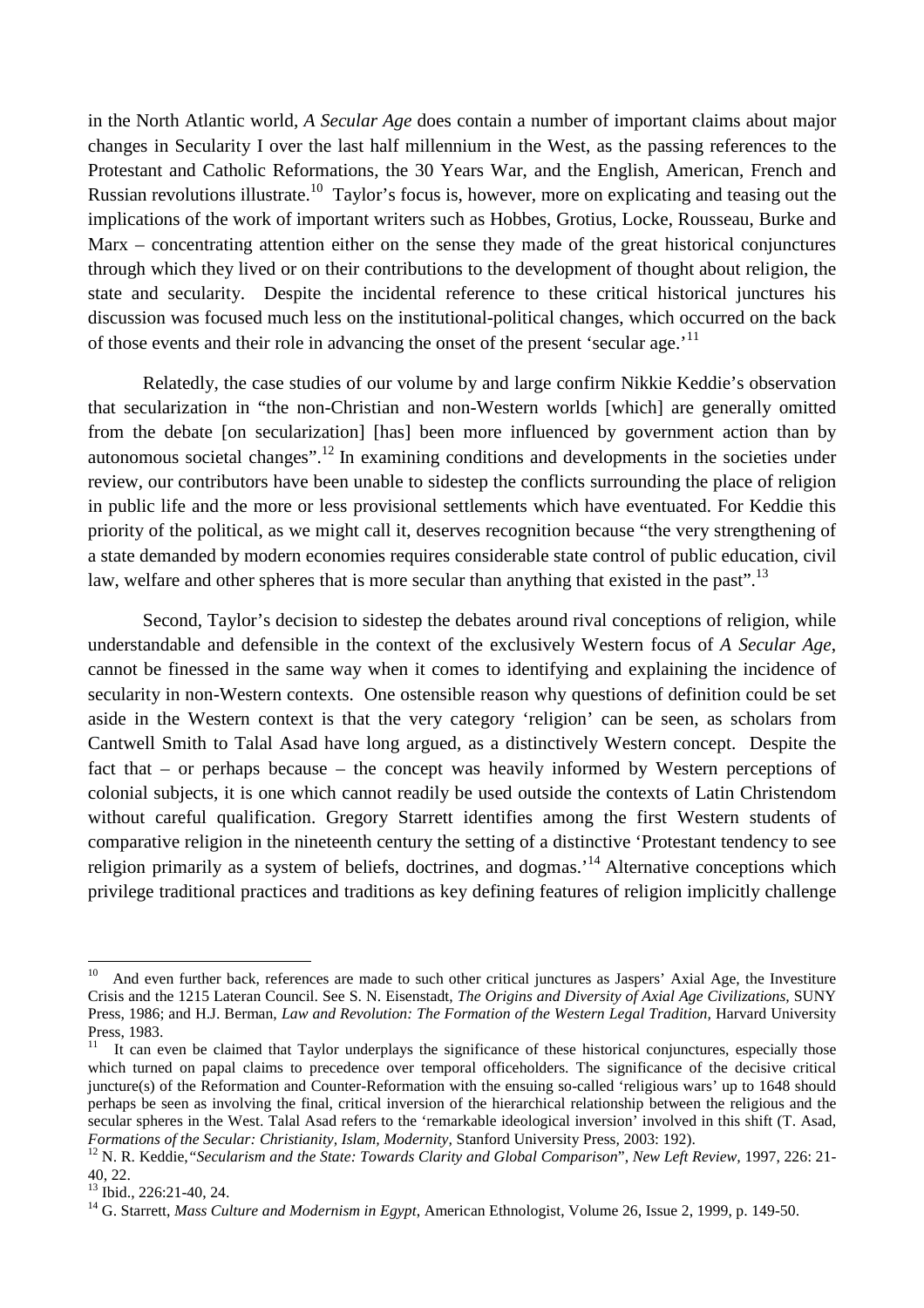such restrictively Latin Christian notions of secularity just as much as of religion itself.<sup>15</sup> They also challenge Taylor's key notions of different forms of secularity, which are necessarily parasitic on an understanding of religion as defined in Western Christianity.<sup>16</sup> In several cases, the engagement with the Western Christian concept of religion has, in the twentieth century if not before, been necessitated by legal requirements to translate into local languages and legal practice various international obligations, for example, the commitments to respect the terms of the UN Declaration of Human Rights guaranteeing religious freedom. As if to confirm the observation, Casanova makes the linguistic point that 'one of the most important global trends is the globalization of the category of 'religion' itself and the binary classification of 'religious/secular,' that it entails'.<sup>17</sup> But as he also goes on to point out, 'when people around the world use the same category of religion, they actually mean very different things. The actual concrete meaning of whatever people denominate as 'religious' can only be elucidated in the context of their particular discursive practices.'<sup>18</sup> The chapters on China and on Japan provide insight in how the actual business of translation of key terms into the appropriate vernaculars has presented particular problems. In both countries, a local term for the concept of 'religion' only entered the vernacular when trade, peace and concession treaties with Western powers necessitated it. The problem has hardly been less severe in India, despite the status of English as a 'subsidiary official language'. T.N. Madan quotes an eloquent observation from a nineteenth century Indian intellectual: 'You can translate a word by a word, but behind the word is an idea, the thing the word denotes, and this idea you cannot translate, if it does not exist among the people in whose language you are translating'.<sup>19</sup>

 Third, the hermeneutic narrative of *A Secular Age* identifies certain features which are claimed to be, on the one hand, instinct to Western Christianity, and, on the other, not to be shared by other major world religions, for example: a perennial 'drive to reform', a lack of tolerance for what Taylor calls 'complementarity', and a deep antipathy to all forms of traditional magic.<sup>20</sup> For Taylor, all three of these have over the centuries undermined the cultural viability of transcendentalist intimations, beliefs, and practices, and promoted the efflorescence of modern immanentist forms of secularity in their place.<sup>21</sup> His implied view of the non-West's 'otherness' can be read off from his insistence on Western exceptionalism by virtue of which world regions beyond

<sup>&</sup>lt;sup>15</sup> M. Riesebrodt, "Religion in a global perspective", in M. Jurgenmeyer (ed.), Global Religions. An Introduction, Oxford University Press, Oxford, 2003, pp. 95-109; B. S Turner, Religion and Social Theory, Sage, London, 1991; T. Asad, Formations of the Secular, p. 192.

 $16$  Taylor indicates early on that he is aware of the danger of reducing lived religion to matters of belief (pp. 4-5) but from *A Secular Age's* first section 'The Bulwarks of Belief' to later sustained discussion of the conditions of belief, his study is overwhelmingly concentrated on this aspect of religion, albeit on the basis of an explicitly extended notion of what belief entails. 'Belief is less a cognitivist stance than a deep, almost unconscious enmeshment in a thick texture of Christian norms, values and practices. So extensive is the force wielded by these norms that even atheists and nonbelievers cannot escape it….' p. 284.

<sup>17</sup> Casanova in See Warner, Michael, Jonathan Van Antwerpen and Craig Calhoun (eds), *Varieties of Secularism in a Secular Age,* Harvard University Press, Cambridge (Mass.), 2010, 62.

 $18$  Ibid.

<sup>19</sup> T.N. Madan, *Modern Myths*, *Locked Minds*: *Secularism and Fundamentalism in India*, Oxford University Press, Cambridge, 1998, 308.

<sup>&</sup>lt;sup>20</sup> Taylor refers to a complementary of 'the demands of the total transformation which the faith calls to, and the requirements of ordinary ongoing human life'. See ASA, 44.

<sup>21</sup> For most 'orthodox' theorists also secularization emerged as a result of dynamics internal to the West – it represented a progressive emancipation from religious authority driven forward by a raft of modernizing developments such as industrialization, urbanization and societal rationalization. Characteristically, for Taylor it is seen to emerge on the back of internal changes motivated by changing religious sensibilities and associated drives toward 'reform after reform'.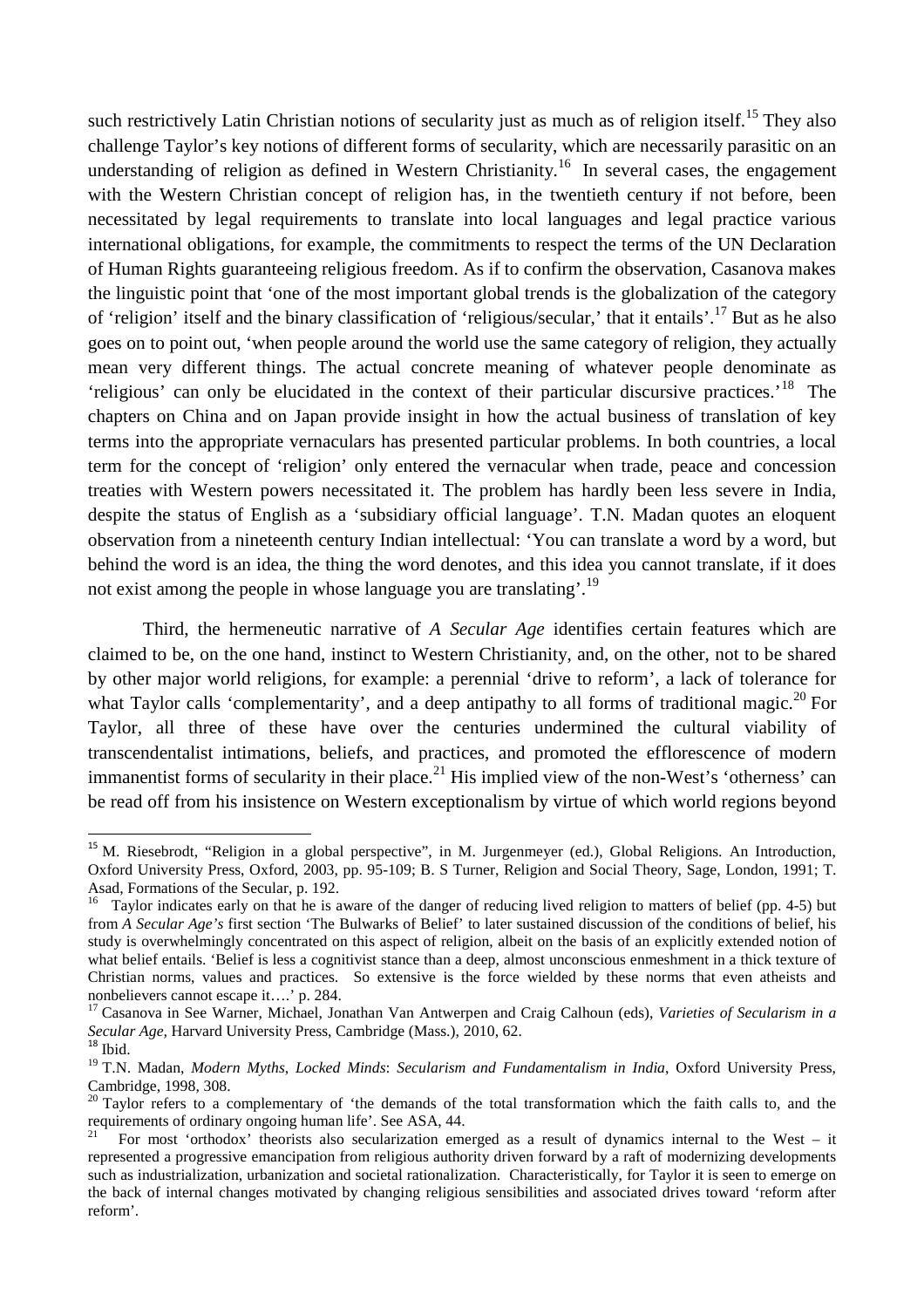the West necessarily appear as if in a sort of photographic negative of the West. As the chapters in our volume graphically illustrate, however, the relative absence of 'Western features' is hardly the most salient characteristic that emerges from a general comparative survey. Indeed, the actual presence of features originating in the West on the back of 'imperial encounters' forms an important part of all the case studies. The modalities of the Western impact have been shown to vary considerably from direct imposition by a series of imperial masters (India, Pakistan, Indonesia, Egypt, Palestine/Israel) to secularist transformation projects adopted by indigenous elites in imitation of Western models (Turkey, Iran, even the USSR, and late Qing and Republican China). In addition, the pressures to adhere to Western-led models of religious freedom (for example, in post-WWII Japan) or to incorporate Western legal codes and administrative systems (in the case of Morocco), have also clearly been shown to affect, if not determine, patterns of secularization.<sup>22</sup>

In this, our volume confirms John Bowen's argument that studies of secularization as a long-term process 'can stretch to encompass much of the rest of the world, but only by tracing a genealogy from the West to the Rest, through processes of colonial or neo-colonial domination, or alternatively processes of movement and borrowing'.<sup>23</sup> José Casanova concurs: 'It just happened that the particular, Christian, Western European dynamic of secularization became globalized with the expansion of European colonialism, and with the ensuing global expansion of capitalism, of the European system of states, of modern science, and of modern ideologies of secularism'.<sup>24</sup> While a large part of the story of secularity outside the North Atlantic world must take account of this tale of the import-export of Western secularity, however, the more interesting story is often to be found in how such models of religion-state relations have been re-shaped and re-defined in local contexts.

A fourth important insight that emerges is that the state should not be seen as necessarily or inherently secular (contra Olivier Roy, for example). Instead, the state – in the West as well as beyond it – appears as typically both an actor and a stake in the various struggles around the role of religion in public life, even to the point of conjuring a degree of its own sacralization in the resulting outcomes. It can be argued that to make the otherwise common assumption that the state is by definition secular – and so itself immune to secularization and/or sacralization – involves a category error: states should instead be regarded as more or less secular, and more or less religious, whether along a single dimension or on a number of cross-cutting dimensions.<sup>25</sup>

<sup>22</sup> Warner et al note the 'striking fact' of Taylor's non-engagement with Talal Asad, Ashis Nandy, Rajeev Bhargava, and others who concentrated on the relation between the dominant secular frameworks of modernity and those religious communities that encountered the secular primarily through colonial domination. See Warner, Michael, Jonathan Van Antwerpen and Craig Calhoun (eds.), *Varieties of Secularism in a Secular Age*, Harvard University Press, Cambridge, (Mass.), 2010, 25.

<sup>23</sup> J. R. Bowen. 'Secularism: Conceptual Genealogy or Political Dilemma?' *Comparative Studies in Society and History,* Volume 52, Issue 03, July 2010, 681. Notably, this is not to suggest that there are no indigenous sources to secularity and no guiding ideas in local intellectual traditions that have shaped paths of secularization in societies outside the West. But it is to say that secularization cannot factually be isolated from encounters with the West, and institutional models that have emerged in all cases covered in the volume have been partial products of institutional diffusion, and sometimes imposition by colonial or imperial encounters.

<sup>&</sup>lt;sup>24</sup> J. Casanova, *Rethinking Secularization: A Global Comparative Perspective*, "The Hedgehog Review", 2006, pp. 7-22, 13.

<sup>25</sup> Cfr. A. Stepan, *Arguing Comparative Politics*, Oxford University Press, New York, 2001; J*.* Madeley*, "*Unequally yoked: the antinomies of Church-State separation in Europe and the USA", in European Political Science, 8 (3), pp. 273-288.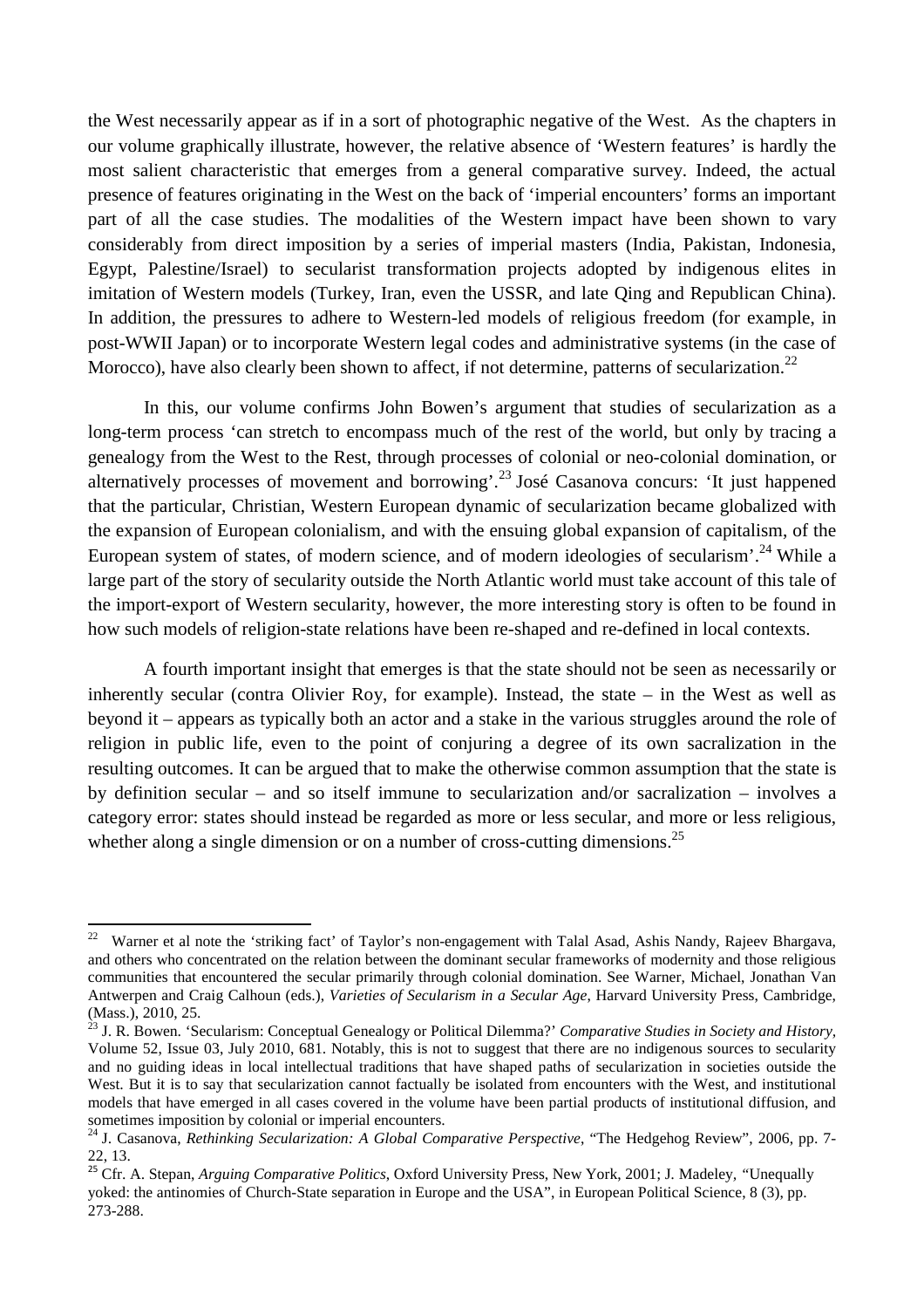In focusing on key episodes over the last 150 years during which the mutual articulation of the religious and the secular was contested between rival forces and stakeholders, the case studies have thrown light on what can be seen as local instances of a perennial and ostensibly universal problem. In Bowen's terms, this is the essentially political problem of 'how states manage to encompass or govern religions while not denying their truth claims or social rights,' a problem which is seemingly found whenever and wherever 'rulers seek to create a space of governance above that wielded by religious authorities.<sup>26</sup> With his focus on the conceptual genealogy of secularity describing 'a set of historical processes that characterize the modern age (at least for some of the world)', Taylor's own analysis downplays this 'dilemma of government.'<sup>27</sup> In contrast to Taylor's account, the different patterns of successive provisional settlements of this perennial political problem at the interface of religion and secular power has formed the key focus of our case studies.

#### *Patterns of Conflict in and around the Religious Field*

All of the case studies in the volume give weight to the argument prevalent among political sociologists that secularity is a result of social conflicts. As such conflicts are universal and not inherently/structurally different among world religions, we agree with Casanova (2006:19) that the concepts of secularization and secularity make sense "as an analytical framework for a comparative research agenda that aims to examine the historical transformations of all world religions under conditions of modern structural differentiation."

 In the volume Philip Gorski proposes to supplement Taylor's approach to the aetiology of Western secularity by borrowing from the conceptual toolboxes of Niklas Luhmann and Pierre Bourdieu.<sup>28</sup> This way, Gorski suggests, conflicts over the place of religion in public life can be usefully schematized. The sociologist Niklas Luhmann developed and applied his social systems theory to a number of macro-sociological processes. Many of his later writings have only posthumously been published, and are just now being translated into foreign languages, including

<sup>&</sup>lt;sup>26</sup> J. R. Bowen. "Secularism: Conceptual Genealogy or Political Dilemma?", p. 681.

 $27$  Ibid.

<sup>&</sup>lt;sup>28</sup> Gorski's is only one approach to analyzing the underlying patterns of contestation. An alternative schema is proposed by Wohlrab-Sahr and Burchardt who systematize conflict not around forms of differentiations and across different fields, but around four issue areas: "(1) the problem of individual freedom vis-à-vis dominant social units, be they groups or the state; (2) the problem of religious heterogeneity and the resulting potential or actual conflictuality; (3) the problem of social or national integration and development; and (4) the problem of the independent development of institutional domains." The authors state "It is clear that most of these problems are closely associated to the formation of *modern* societies and states and the ideas on which they are founded, whereas at least the second also arises in pre-modern societies. It is no accident that reflections on pre-modern sources of modern secularity generally begin here." M. Wohlrab-Sahr and M. Burchardt, *Multiple Secularities: Towards a Cultural Sociology of Secular Modernities* in "Comparative Sociology", 11: 8, 2012, pp. 875–909, 887.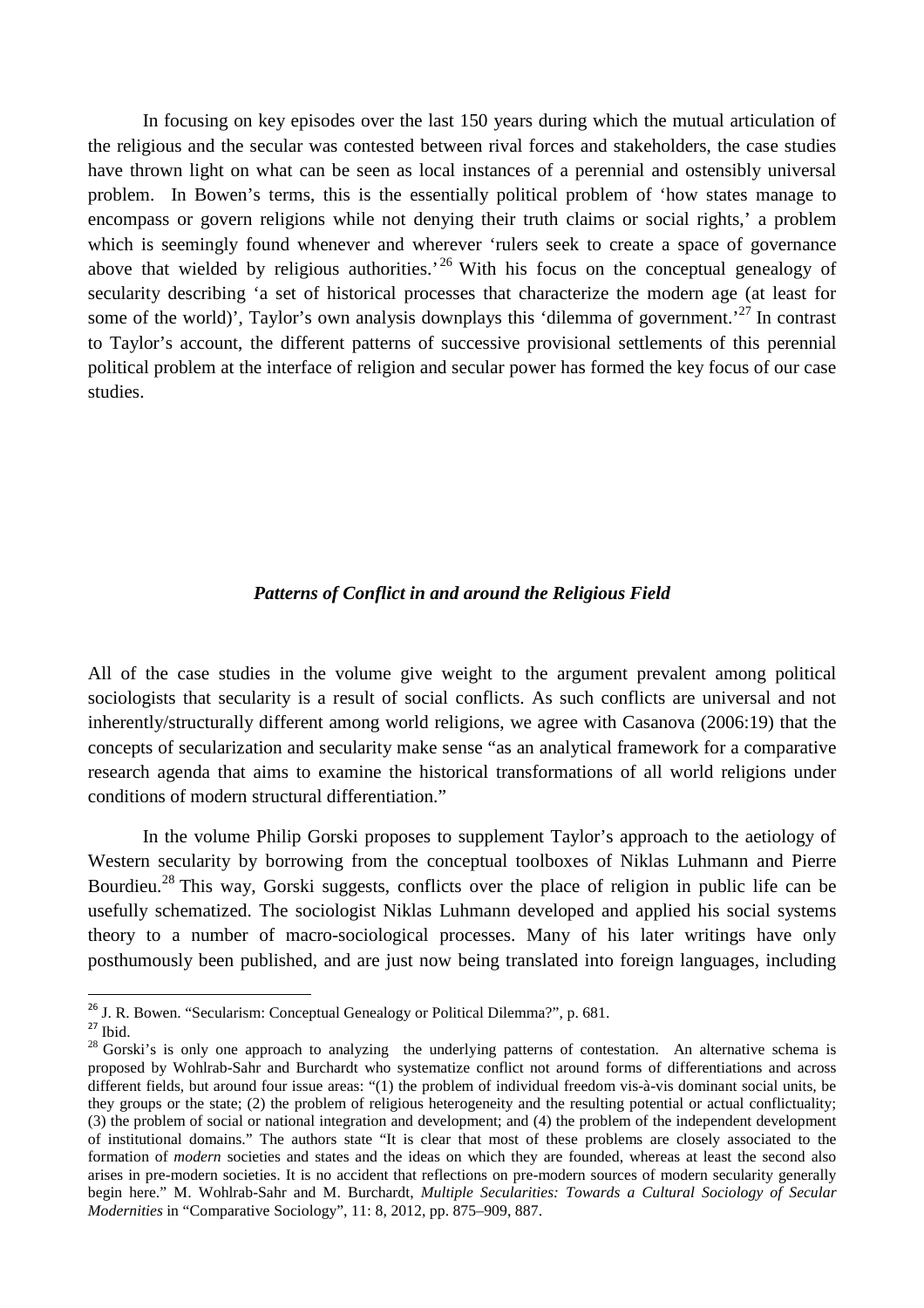English, among them his "Die Religion der Gesellschaft" ('The Religion of Society'). In his neofunctional differentiation theory, four different forms of societal differentiation drive human development. These are:

- 1. segmentary differentiation, as in clan divisions among hunter-gatherers
- 2. center/periphery differentations, as in ancient imperial systems
- 3. stratificatory differentations, as in ascriptive hierarchies of medieval Europe
- 4. functional differentations, as in the modern differentiation of spheres of state, economy, science etc

As Gorski suggests, Luhmann's concepts can be used to describe the "internal differentiation" of the religious systems of modern societies as well as the (external) differentiation of the religious and political systems. *Functional* differentiation has been a central feature of almost all secularization theorizing; a feature, furthermore, which Casanova has identified as representing 'the still defensible core' of the theory of secularization': ''the conceptualization of the process of societal modernization as a process of functional differentiation and emancipation of the secular spheres – primarily the state, the economy, and science – from the religious sphere and the concomitant differentiation and specialization of religion within its own newly found religious sphere.<sup>29</sup> Taylor echoes this essentially Weberian insight in his description of the results of this process in the West: 'we function within various spheres of activity – economic, political, cultural, educational, professional, recreational – the norms and principles we follow, the deliberations we engage in, generally don't refer us to God or to any religious beliefs; the considerations we act on are internal to the 'rationality' of each sphere – maximum gain within the economy, the greatest benefit to the greatest number in the political arena, and so on.'<sup>30</sup> This modern pattern is contrasted with the situation in earlier times when the Christian faith 'laid down authoritative prescriptions, often through the mouths of the clergy.'<sup>31</sup> His reference to the authoritative character of religious prescriptions in earlier times suggests an important aspect of differentiation, which should perhaps be seen as not so much a matter of horizontal differentiation – the development of autonomous spheres each governed by its own 'rationality' – but, instead, as a radical shift in the vertical or authority relationship between the religious and the secular spheres, *in casu* the final establishment of the state's precedence over religious officials and/or institutions.

Using Luhmann's distinctions between the four types of differentiation, the conflicts attending the early-modern birth of the confessional state and its eventual, uneven devolution after the 1789 French Revolution into something closer to an ideal-typical model of an ostensibly secular modern state involved not just functional differentiation – and the radical inversion in the

<sup>&</sup>lt;sup>29</sup> J. Casanova, Public Religions in the Modern World, pp. 9-20.

 $30$  C. Taylor, A Secular Age, p. 2.

 $^{\rm 31}$  Ibid.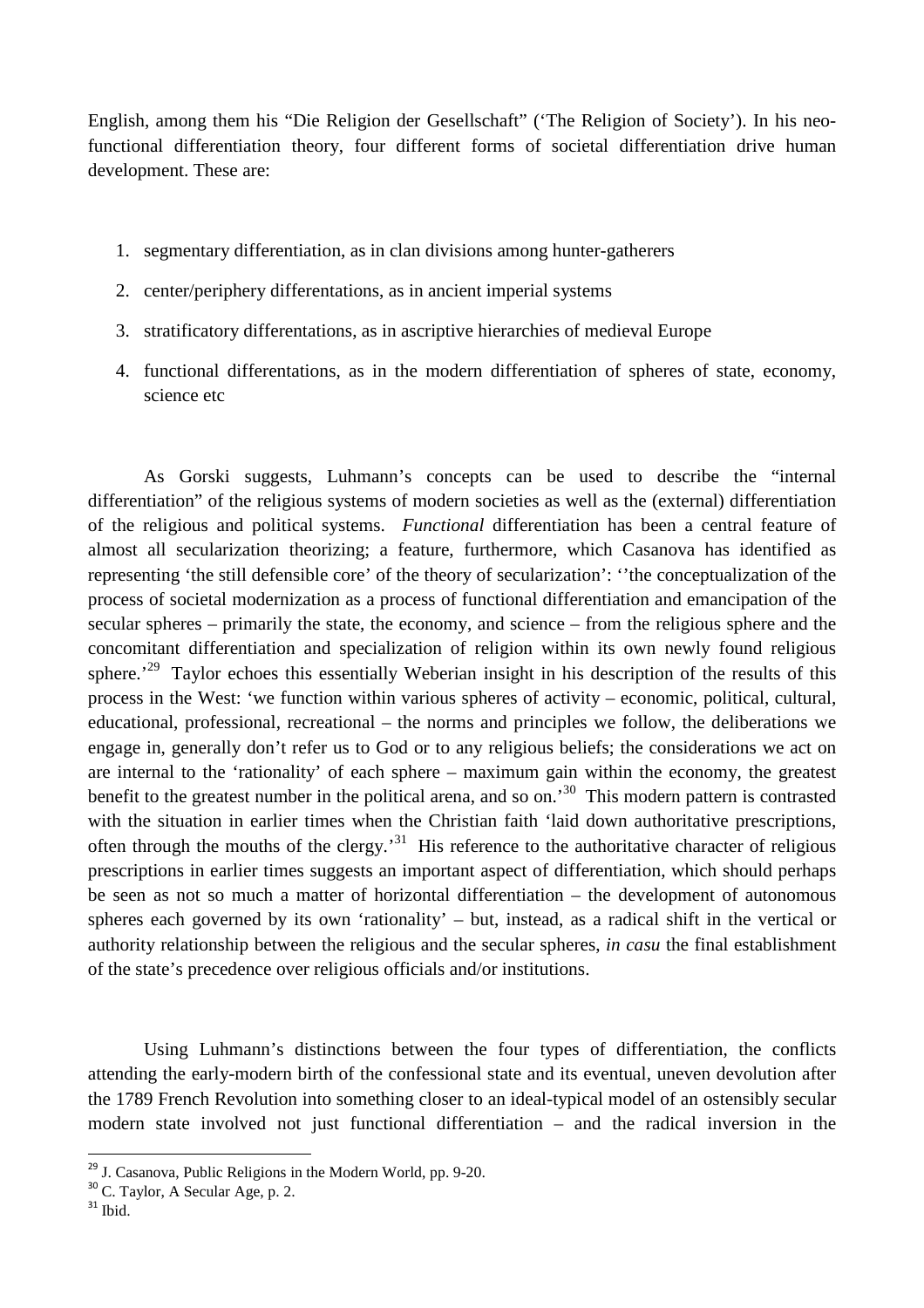relationship – between the religious and the secular spheres: it also opened the way to conflicts along *centre-periphery, stratificatory, and even segmentary* dimensions of difference. As contrasting patterns of settlement of these conflicts became sedimented in Europe's different corners, the continent's leading Western powers – the Spanish, Portuguese, Dutch, British and French – also began to export versions of these patterns to their growing imperial possessions.

 The second set of concepts derives from Pierre Bourdieu's theory of "social fields," which, in contrast to Luhmann's functionalism, directs attention to the ongoing contestation over the dominant "principle of vision and di-vision", through which the social world is perceived and classified. Such contestations are seen to take place within, as well as between, fields – including especially those involving the religious and political fields. Bourdieu suggests three different levels of conflict of particular relevance here:

- 1. within the religious field (inter-religious but also involving conflicts between religious and other normative communities, for example secular civic republicans)
- 2. within religious communities (intra-religious)

 $\overline{a}$ 

3. between the religious and non-religious fields (conflicts between religious and non- or antireligious actors).<sup>32</sup>

The conflicts to which the modern state with its means of coercion and consent is a party are not limited to conflicts concerning the proper relationship between the religious and non-religious fields, the principal focus of classical secularization theory. Of course, contestations around this particular conflict line are prevalent in all case studies, but Bourdieu's approach also directs attention to the existence of contestations about the proper place of religion in public life that occur between religious communities (inter-religious competition, as between Hindus and Muslims in India) and within religious communities (intra-religious struggles, as between Sunnis and Shias in Pakistan, or between secular and orthodox Jews in Israel).<sup>33</sup>

Combining the conceptual tools of Luhmann and Bourdieu, one can then locate all four types of Luhmann's differentiations across Bourdieu's three different levels of conflict so generating a

<sup>&</sup>lt;sup>32</sup> In *A Secular Age*, the utility of these distinctions between levels can be illustrated by their apparent relevance to examples Taylor himself presents: Europe's  $16<sup>th</sup>$  and  $17<sup>th</sup>$  century wars of religion (level 1), the struggles over religious dissent and non-conformity occurring more or less openly in Europe's early modern confessional states (level 2), and the conflicts between Enlightenment secularists and the defenders of religious institutions and traditions (level 3).

 $33$  The centrality of contestations with their implicit focus on power relationships is shared by Taylor who describes his aim in A Secular Age as 'to criticize, and perhaps replace, a widespread understanding of secularity as the inevitable by-product of modernization, however this is understood. Generally it is seen as consisting of processes like economic growth, industrialization, social and geographical mobility; urbanization, the development of science and technology, the advance of instrumental reason, and the like. Various tellings of the story of how we have become carry this sense of secularity as an inevitable consequence. To challenge this, you have to tell another story. Hence the length of the book. (ASA: 301).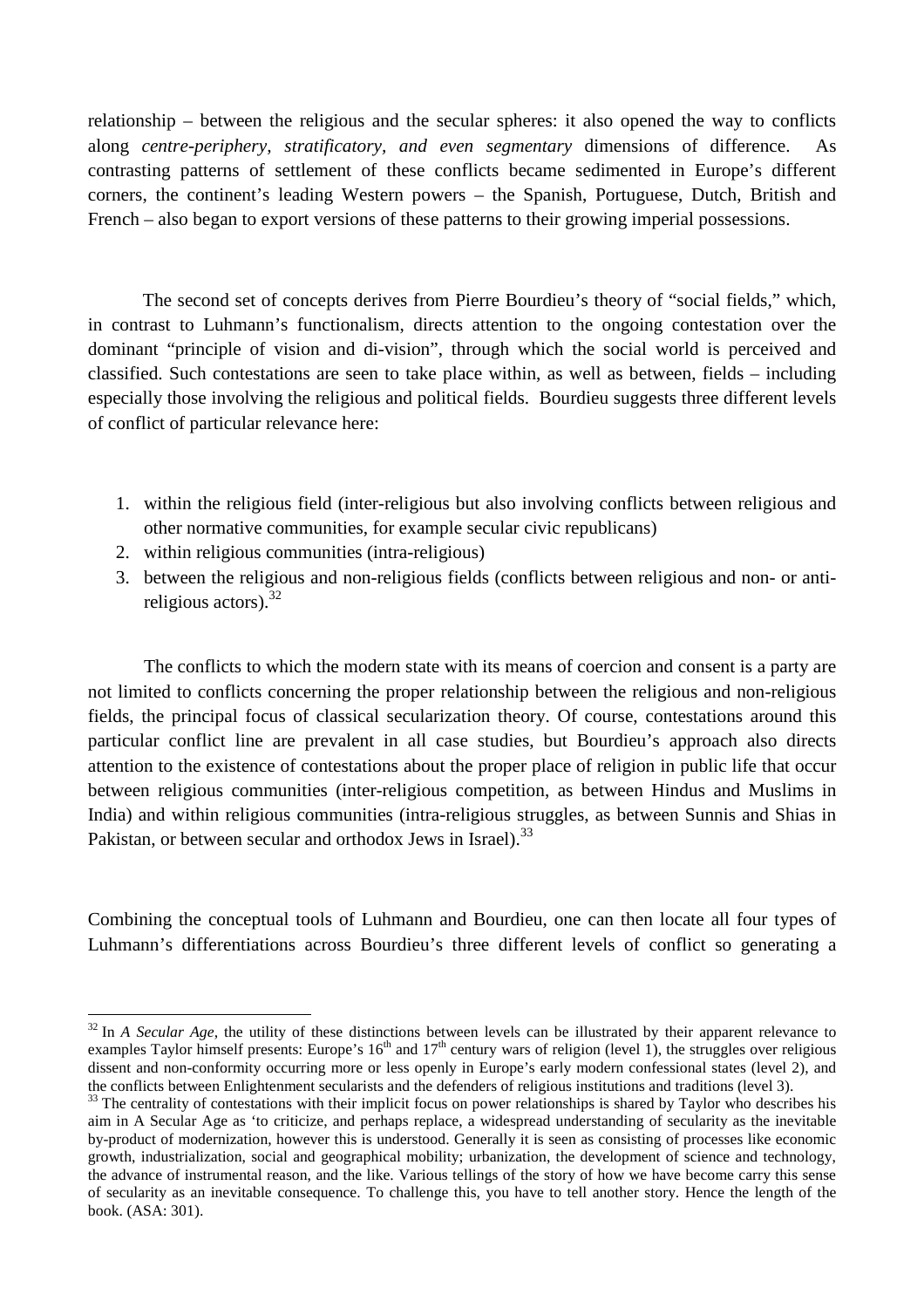twelve-cell matrix of types and levels of religious and secular-religious contestations. Conflicts around secularization may manifest themselves as

- First-level*, segmentary, centre-periphery, stratificatory,* or *functional* dimensions of difference within the religious field,
- Second-level*, segmentary, centre-periphery, stratificatory,* or *functional* dimensions of difference within religious communities,
- and third-level, *segmentary, centre-periphery, stratificatory,* or *functional* dimensions of difference between the religious and non-religious fields.

| <b>Type</b><br><b>Level</b>                                                             | <b>Segmentary</b>                                                                                 | <b>Center/Periphery</b>                            | <b>Stratificatory</b>                        | <b>Functional</b>                                                             |
|-----------------------------------------------------------------------------------------|---------------------------------------------------------------------------------------------------|----------------------------------------------------|----------------------------------------------|-------------------------------------------------------------------------------|
| <b>Within</b><br>$A$ :<br>religious<br>the<br>field/between<br>religious<br>communities | 1.<br>Indonesia,<br>Morocco,<br>Pakistan,<br>Egypt:<br>Religious<br>Personal<br><b>Status Law</b> | 2.<br>Japan: State<br>Shinto vs<br><b>Buddhism</b> | 3.<br>India: Hindus<br>vs Muslims            | $\overline{4}$ .<br>Israel:<br><b>Orthodox Jews</b><br>vs others              |
| B:<br><b>Within</b><br>religious<br>communities                                         | 5.<br>Turkey:<br>Sunni vs<br>Alevi                                                                | 6.<br>Morocco: Arabs<br>vs Berbers                 | 7.<br>Pakistan:<br>Sunnis vs<br><b>Shias</b> | 8.<br>Literal versus<br>contextual<br>readings of<br>religious<br>injunctions |

# **Table 1: Patterns of Religious and Secular/Religious Contestation**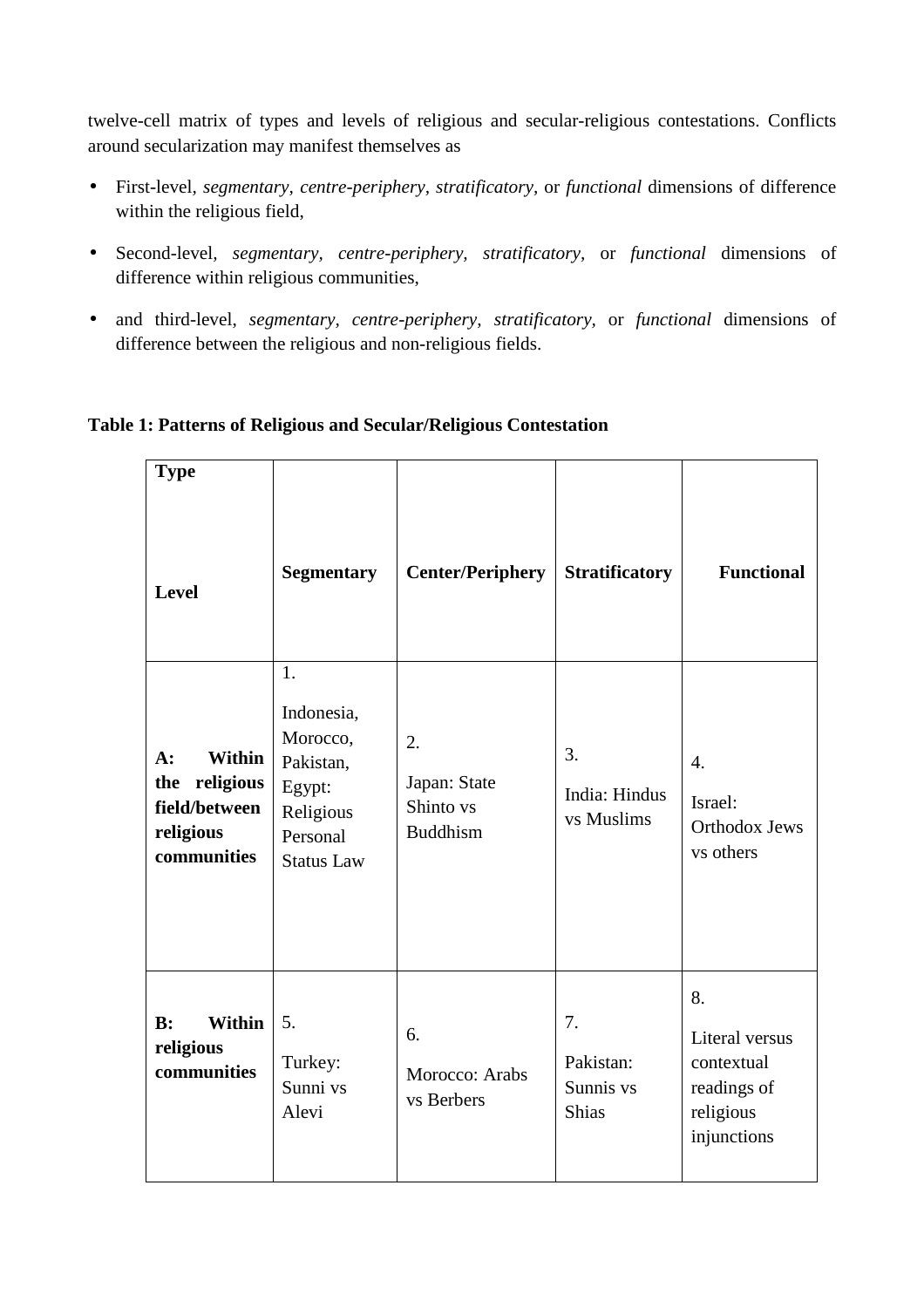| $\mathbf{C}$ .<br><b>Between</b><br>religious<br>the<br>and<br>non-<br>religious<br>fields | [Medieval]<br>Latin<br>Christendom] | Turkey: laiklik | Iran: 1979<br>revolution | <b>USSR</b> and<br>China: Official<br>Marxism vs. all<br>religion |
|--------------------------------------------------------------------------------------------|-------------------------------------|-----------------|--------------------------|-------------------------------------------------------------------|
|--------------------------------------------------------------------------------------------|-------------------------------------|-----------------|--------------------------|-------------------------------------------------------------------|

Crosscutting the two typologies yields a matrix generated by types and levels of differentiation and contestation, which provides a schematic overview of the variety of the 11 cases covered in the volume. The attributions indicated in the table can only be illustrative of important aspects of the patterns of contestation identified across the cases; they cannot be exhaustive or comprehensive, given the complexities indicated in the case studies themselves – any attempt to make the table so would render it unreadable and involve attributing different aspects of individual cases to a large number of cells. China, for example, could be represented in at least seven of the twelve cells; instead, here it is presented alongside the USSR as a case of a secularist state committed by its policies to confining religion, -- as locally interpreted – to the private realm. No attempt has been made in the volume to capture or study all types equally as if to provide a comprehensive analysis preparatory to the sort of 'global generalisation' Taylor suggests might one day be possible. But it does constitute a beginning.

# **A. Examples of conflicts within the religious field (inter-religious, but also between religious and other normative communities):**

1) Some of the chapters cover cases of *segmentary conflict* over physical or social space between rival religious and/or ideological communities. India, Israel and all Muslim-majority cases included (except for Turkey) feature separate personal status laws for different religious groups that the state recognizes as such. Here segmentary differentiation has occurred in personal status so as to deal with tensions that otherwise might lead to conflict.

2) Other cases illustrate the dynamics of *center/periphery conflicts* over, for example, cultural assimilation/autonomy between communities unequally placed relative to centres of power and influence. To take the case of Japan, the state elites of the Tokugawa Shogunate supported Buddhism on grounds of its social utility even though the Confucian-oriented political leaders of the period did not tend to hold Buddhist teachings in high esteem. State elites publicly supported Buddhism as a way to regulate the populace but privately were contemptuous of it. Buddhism eventually lost its pre-eminent status to State Shinto in the 20<sup>th</sup> century, which became an important element in the Meiji campaign to promote morality through ritual in the formation and discipline of imperial subjects**.** 

3) Other chapters exhibit cases of *stratificatory conflict* over rank and status between communities placed in essentially unequal circumstances as minorities facing large and cohesive majorities. A leading case here concerns the relations between the dominant Hindu majority and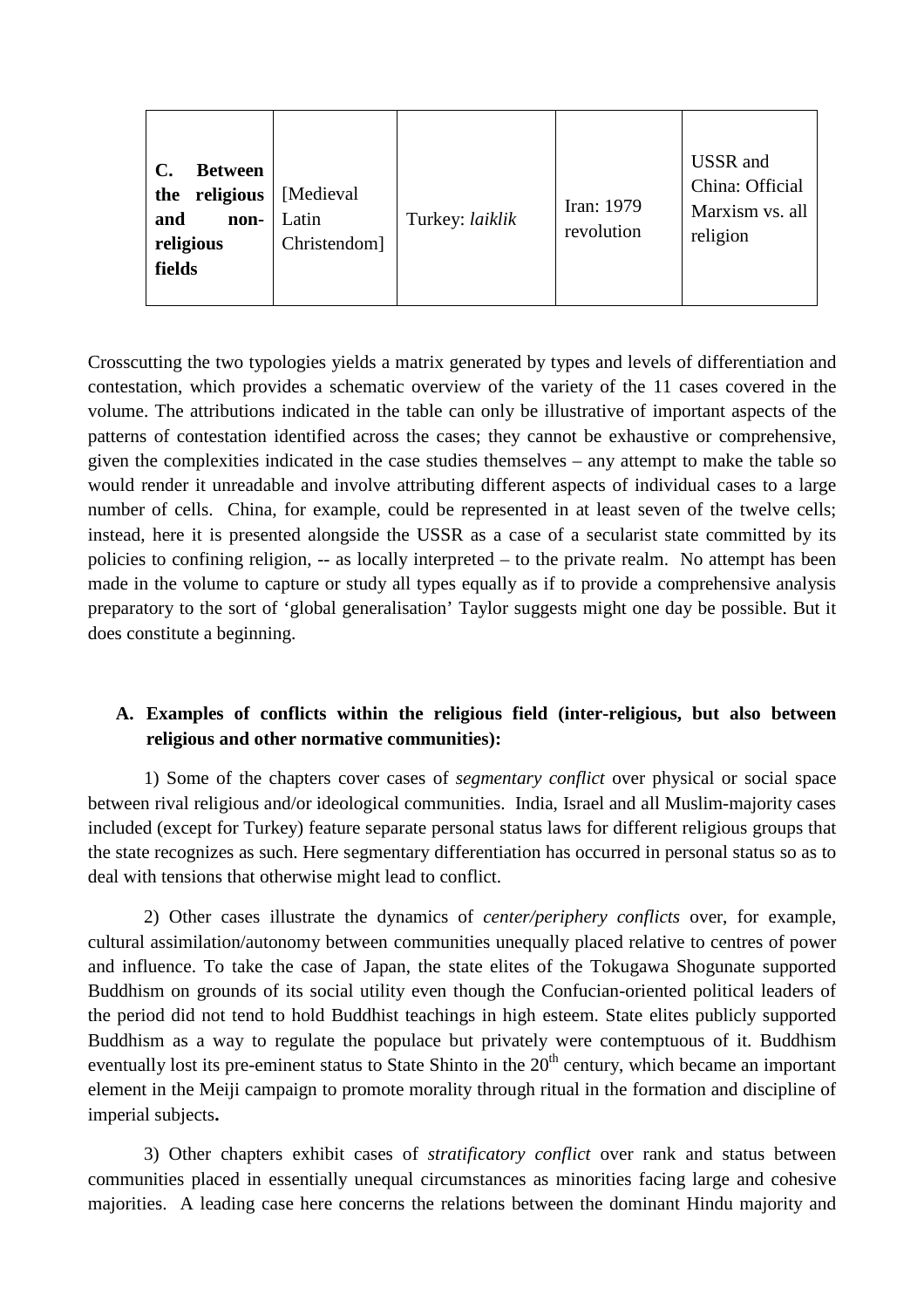the large Muslim minority in India, as these have again become a focus of contestation in recent decades with the rise of the BJP. In this, India's Sikh and Christian communities are also implicated despite the distinctive pattern of 'principled equidistance' of the state from all religious communities which the Indian judiciary has attempted to defend.

 4) Israel presents a case of the coexistence of several main strands of Judaism: Orthodox, reform, ultra-orthodox, *haredi* and, not least, secular Judaism. As the case study makes clear, the tensions between these – and most centrally between secular and Orthodox Jews – at the time of the foundation of the state resulted in an effective stalemate over some key issues which led to a tradeoff of functions between a secular leadership in the state and the Orthodox rabbinate in the religious field. This is most clearly observed in the structure of the courts, with personal status issues, including marriage, conversion and some property matters being judged in religious instead of in state courts. This *functional* division of labour has continued to give rise to tensions within the Jewish majority of the country's population which has resonated in the country's electoral battles between parties adopting contrasting stands. Accordingly, Israeli secularity has been partly held in check. These contestations can be seen to exemplify all three levels of conflict but to the extent that they involve issues of who counts as a Jew, they can be interpreted to resonate inter- (as much as intra-) religious tensions.

#### **B. Examples of conflicts within religious communities (intra-religious):**

5) A classic case of *segmentary* conflict between orthodox and heterodox theologies or creeds is illustrated in the case of Turkey, where the tensions between the dominant Sunnis and a large, dispersed minority of Alevis has continued to agitate both secular and religious thinking, with the Alevis typically supporting a secularist ethic which might help protect them from impositions arising from the Sunni majority. As the chapter on Turkey shows, public sphere secularity (*laiklik*) – which was promoted by the Kemalist regime via programmes of what is sometimes called a hard, assertive, or aggressive form of secularism – has over the last two decades led to a backlash as the ruling Justice and Development Party (AKP) has pushed illiberal agendas with wide public support.

6) *A center/periphery* conflict within religious communities is exemplified by the case of Morocco, where the Arab centre with its symbolic head, the King as the 'Commander of the Faithful,' is counter-posed to the Berbers located in the country's periphery. Although, as the case study points out, there have in the past been attempts to Christianize the Berbers, the conflict remains a largely intra-religious one among Muslims which reverberates differential positions along a centre-periphery dimension with all its implications for status and material advantages favouring denizens of the Arab centres, particularly the urban areas located there.

7) An important case of intra-religious conflict along *stratificatory* lines can be identified in Pakistan where minority Shias suffer particularly high levels of disadvantage. (In this they share a common fate with the much smaller minorities of Pakistan's Christians, Jews, Hindus and Sikhs which articulate inter-religious conflicts.) The case study argues that 'Sunnization' policies after Zia-ul-Haq should be seen not so much as the abandonment of secularism as instead the implanting of an ethno-religious form of secularity which can be identified in contrast to Taylor's three Secularities as a Secularity IV.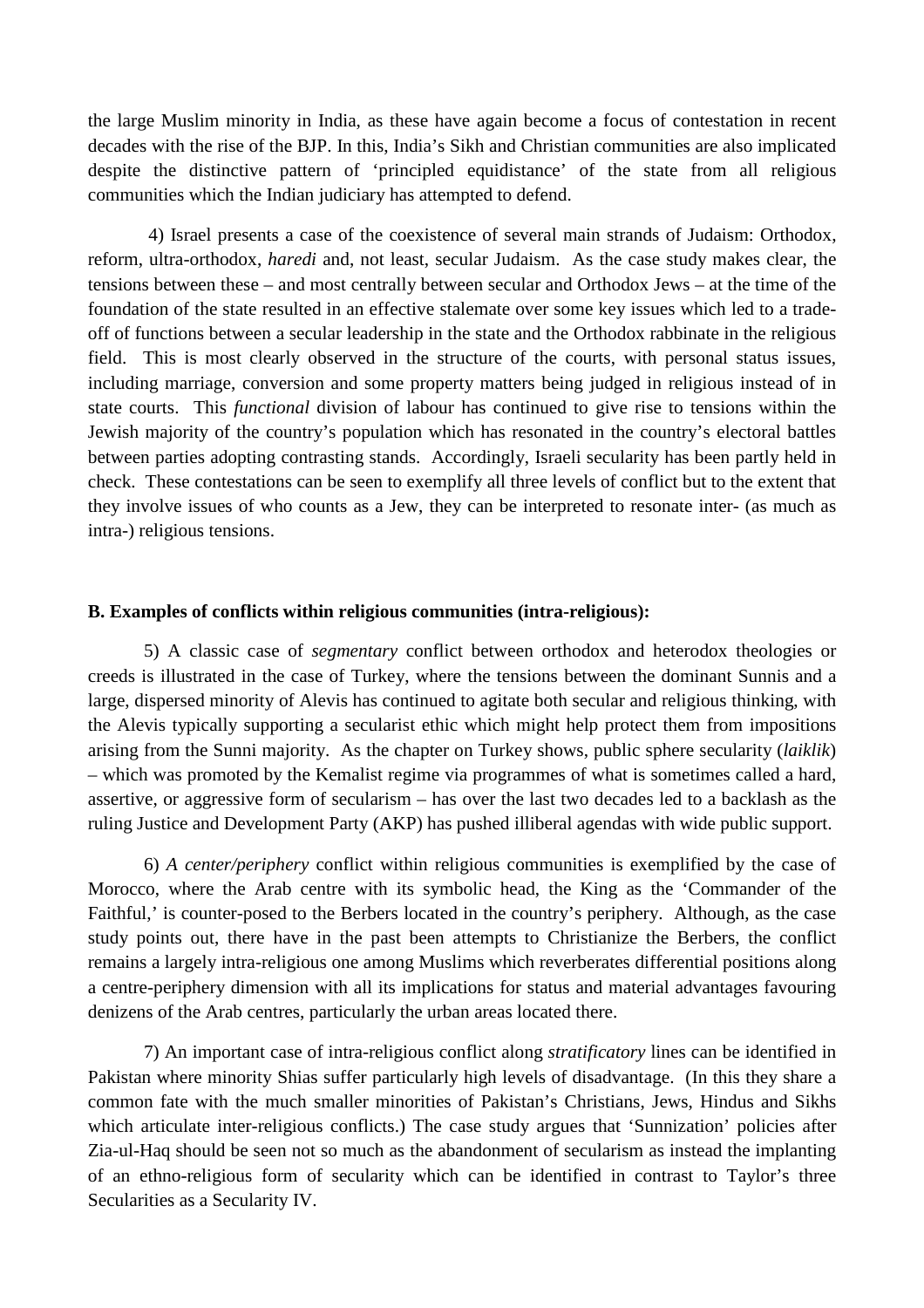8) Examples of conflicts across lines of *functional* differentiation between narrower and broader construals of religious traditions, and ideas about the proper role of the state in upholding these can be found in all the Muslim-majority cases covered in the volume. The types of conflict have revolved around such questions as whether the state should stipulate the beginning and end of Ramadan, regulate the availability of divorce, or license the activity of religious police in upholding locally required standards of dress and behavior. The labeling of the competing views on issues of this sort as literal versus contextual, or narrower versus broader varies relative to who is doing the labeling but the existence of such a dimension of differentiation would appear to be universal and in many cases very prominent in a way which is rarely to be found in the main majoritarian religious traditions of contemporary Europe.

#### **C. Examples of Conflicts between the religious and non-religious fields:**

9) The absence from the table of a leading case in our chapters of *segmentary conflict* regarding the relationship between the religious and non-religious fields is symptomatic of the fact that this type of conflict requires a significant level of rivalry between holders of authority in the religious and non-religious fields respectively and as such can only apply to a situation before the emergence of the modern state. In medieval Christendom the differentiation between separate secular and religious jurisdictions comes to mind, which also distinguished between significant sections of the population, with the church's jurisdiction reaching beyond ordained officials to include those who lived and worked on the large ecclesiastical estates. From Augustine's "two cities" through Marsilius' "two swords" and even surviving vestigially in Luther's "two kingdoms", the distinction was a common basis for division. It might even be argued that the segmentary principle still has champions today, both amongst political liberals, advocating a strict "separation of church and state", but also amongst some religious sectarians, who jealously defend the autonomy of their communities. Associating these positions with the segmentary principle is misconceived, however, even though the rhetoric may suggest otherwise, as the stratificatory conflicts between the religious and political fields have been won by the latter. It is the state that determines the relationship between religion and politics in the contemporary world, even in countries governed by religious authorities, like contemporary Iran.

10) Aspects of a *center/periphery conflict* between state-centred secularism and a majority religious tradition strongly entrenched in the periphery were present in Turkey with its distinctive tradition of Kemalist *laiklik* borrowed from the French model. The central node is only in part geographically specific (Ankara, which was preferred by Atatürk to multi-religious and metropolitan Istanbul); it can be defined more particularly, following Shils, as involving a concentration of state power which was until recently largely insulated from the large mass of the rural and small-town population with their strong religious traditions.

11) *Stratificatory conflicts* involving the subordination by secular elites of cultural-religious groups and traditions have been exemplified in all of the cases reviewed. One of the most striking differences between the approaches adopted in our case studies and Taylor's account is that the encounter with the west typically helped political administrations to win the stratificatory contest with religion within a relatively short time frame. Whether colonized or not, "religion" and "state"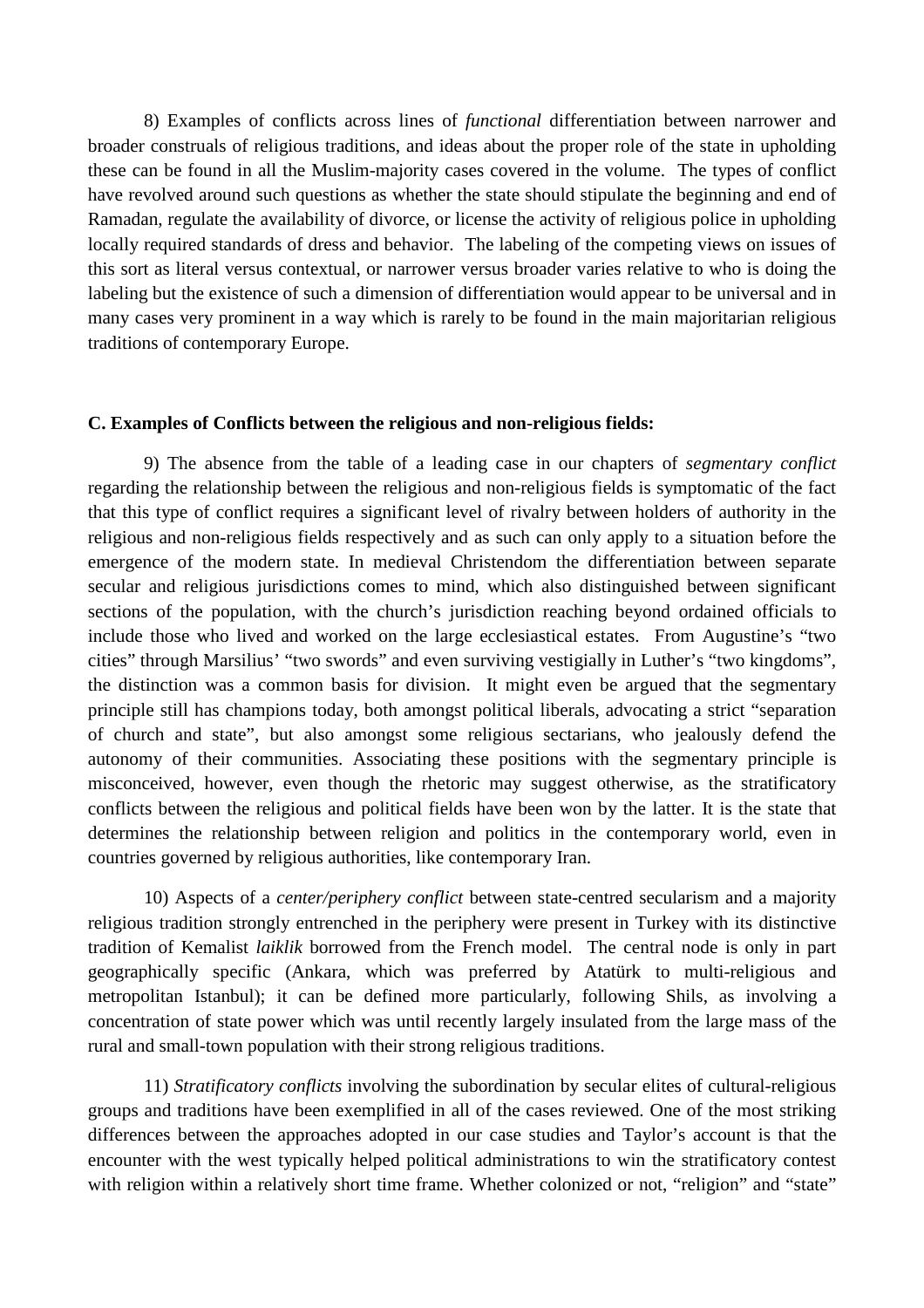in our case studies were never involved as equal competitors in a struggle over influence. Rather, religion, like any other social element, was subordinated to the interests of political power, first colonial or imperial power, later that of the emerging nation-state. It was the state in whose hands it lay to regulate religion, and it often over time developed ways to regulate traditional strongholds of religious autonomy, such as (religious) law, and (religious) education. It is here that the issue of differential burdening becomes most apparent, as remnants of religious law remain bones of contention between state and social elites in all Muslim-majority cases and in Israel. Nikkie Keddie has observed that "Islamic history is different from Western Christian history, partly because modernizing trends began earlier and have been more gradual in the West, and also because Islam has not had a strong secular legal tradition. These are two of the factors that have made secularization more difficult and contentious in recent decades in the Islamic world than in the West, while all the main scriptural monotheistic religions have been more resistant to secularization than have other religious traditions."<sup>34</sup> We noted earlier that contestations around Secularity I are particularly apparent in the Muslim world and Israel, as both Islam and Judaism may be interpreted as placing more demands on public law than is the case in Christianity, Buddhism or Hinduism. Like Keddie, we find that the non- and polytheist societies have embraced secularization with less resistance than those of Eastern Christianity, Judaism and Islam.

12) The most striking cases of *functional conflict* arising around the differentiation of the religious and non-religious fields are found in the Russian, Turkish and Chinese cases. The radical marginalization for long periods of time of indigenous religious traditions, institutions, and practices relied on a sharp differentiation between the collection of all public authority in state or party organisations and the subjugation and, at times, virtual elimination of independent religious authority. The revolutionary secularist project only partly involved an inversion of previous patterns of state-religious relations, since in all three cases religious institutions had long been subjected to state authorities; the differentiation and subsequent control of the religious field by the political was however new and involved the stripping out of the sacral claims of the previously established state authorities.

In Russia, the attempt after the Bolshevik revolution of October 1917 to remove all references to religion from the public sphere involved a radical reversal of the predominant pattern of the Tsarist *ancién regime.* Propaganda and pressure on leading church officials became important tools in the campaign against the Church and religion generally. This intensified during the 'Great Terror'; Froese quotes one former Soviet official who maintained that 85,300 priests, monks and other religious were executed in 1937, 21,000 in 1938 and 3,900 between 1939 and 1941. With the installation of the New Learning system in China, Confucianism had lost its monopolistic position in the education sector, maintaining little place in the secularized national teaching program. Confucian classics were henceforth treated as objects of philosophical and historical studies, rather than carriers of holy knowledge about moral norms and political legitimacy. In Turkey's 1924 revolution, religious educational institutions were closed, and religious law and jurisprudence replaced by secular codes of law. The wearing of religious garb was prohibited and religious organizations, including Sufi orders, closed down.

 $\overline{a}$ 

<sup>&</sup>lt;sup>34</sup> N.R. Keddie, Secularism and the State: Towards Clarity and Global Comparison, http://newleftreview.org/static/assets/archive/pdf/NLR22202.pdf, p. 27.